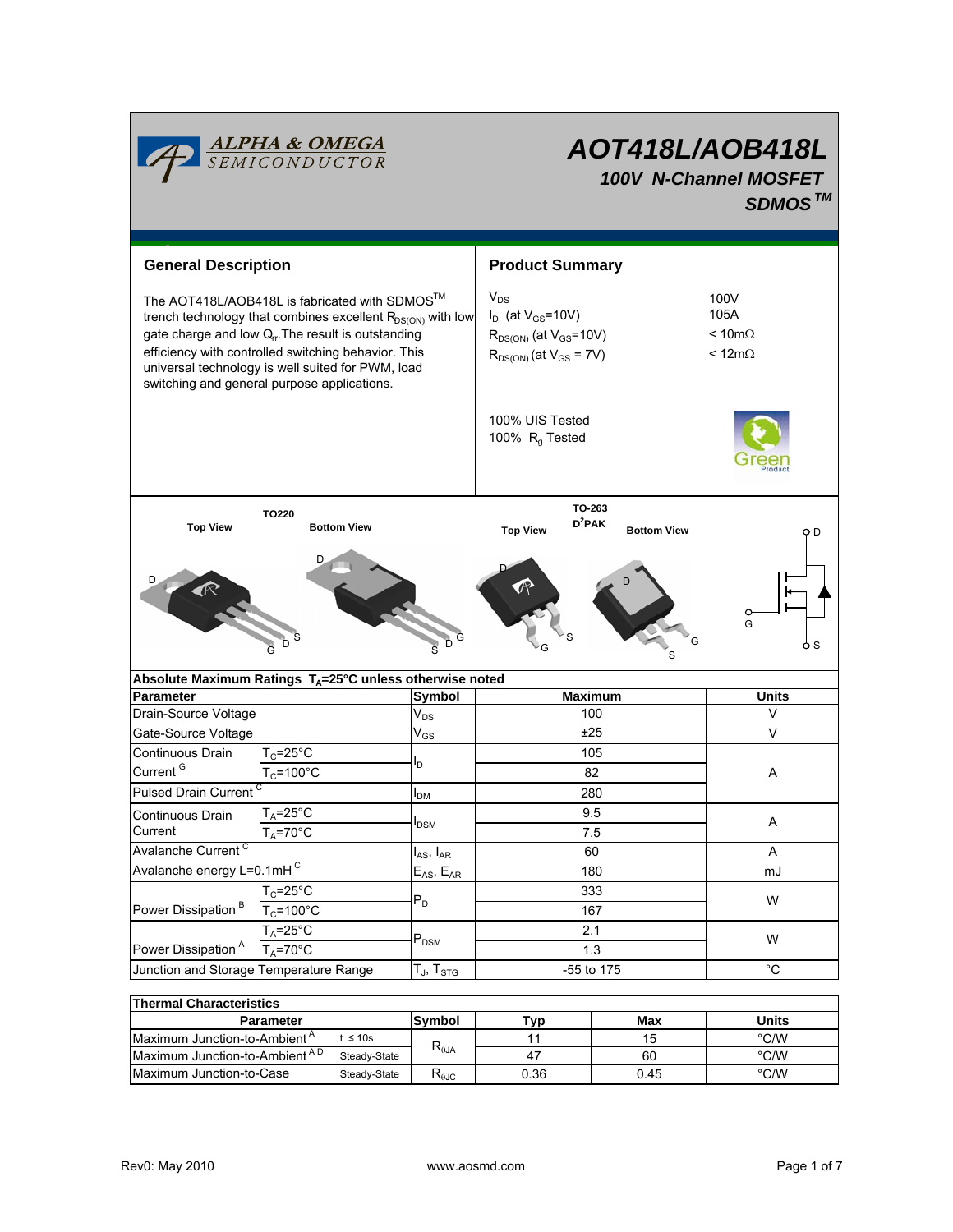

#### Electrical Characteristics (T<sub>J</sub>=25°C unless otherwise noted)

| Symbol                                       | Parameter                                          | <b>Conditions</b>                                                   | Min  | <b>Typ</b> | <b>Max</b> | <b>Units</b> |
|----------------------------------------------|----------------------------------------------------|---------------------------------------------------------------------|------|------------|------------|--------------|
|                                              | <b>STATIC PARAMETERS</b>                           |                                                                     |      |            |            |              |
| BV <sub>DSS</sub>                            | Drain-Source Breakdown Voltage                     | $I_D = 250 \mu A$ , $V_{GS} = 0V$                                   | 100  |            |            | $\vee$       |
| Zero Gate Voltage Drain Current<br>$I_{DSS}$ |                                                    | $V_{DS}$ =100V, $V_{GS}$ =0V                                        |      |            | 10         | μA           |
|                                              |                                                    | $T_J = 55^{\circ}C$                                                 |      |            | 50         |              |
| $I_{\rm GSS}$                                | Gate-Body leakage current                          | $V_{DS}$ =0V, $V_{GS}$ = ±25V                                       |      |            | 100        | nA           |
| $V_{GS(th)}$                                 | Gate Threshold Voltage                             | $V_{DS} = V_{GS} I_D = 250 \mu A$                                   | 2.6  | 3.3        | 3.9        | V            |
| $I_{D(ON)}$                                  | On state drain current                             | $V_{GS}$ =10V, $V_{DS}$ =5V                                         | 280  |            |            | A            |
| $R_{DS(ON)}$                                 | Static Drain-Source On-Resistance                  | $V_{GS} = 10V$ , $I_D = 20A$                                        |      | 8.2        | 10         | $m\Omega$    |
|                                              |                                                    | $T = 125^{\circ}C$<br>TO220                                         |      | 15         | 18         |              |
|                                              |                                                    | $V_{GS}$ =7V, $I_D$ =20A                                            |      |            |            |              |
|                                              |                                                    | TO220                                                               |      | 9.1        | 12         | $m\Omega$    |
|                                              |                                                    | $V_{GS}$ =10V, $I_D$ =20A                                           |      |            |            |              |
|                                              |                                                    | TO263                                                               |      | 7.9        | 9.7        | $m\Omega$    |
|                                              |                                                    | $V_{GS}$ =7V, $I_D$ =20A                                            |      |            |            |              |
|                                              |                                                    |                                                                     | 8.8  | 11.7       | $m\Omega$  |              |
| $g_{FS}$                                     | Forward Transconductance                           | $V_{DS}$ =5V, $I_D$ =20A                                            |      | 50         |            | S            |
| $\mathsf{V}_{\mathsf{SD}}$                   | Diode Forward Voltage                              | $I_S = 1A$ , $V_{GS} = 0V$                                          |      | 0.67       | 1          | V            |
| ءِا                                          | Maximum Body-Diode Continuous Current <sup>G</sup> |                                                                     |      |            | 105        | A            |
|                                              | <b>DYNAMIC PARAMETERS</b>                          |                                                                     |      |            |            |              |
| $C_{iss}$                                    | Input Capacitance                                  |                                                                     | 3460 | 4334       | 5200       | рF           |
| $\mathsf{C}_{\text{oss}}$                    | Output Capacitance                                 | $V_{GS}$ =0V, $V_{DS}$ =50V, f=1MHz                                 | 265  | 382        | 500        | рF           |
| $C_{\rm rss}$                                | Reverse Transfer Capacitance                       |                                                                     | 78   | 131        | 185        | рF           |
| $R_{q}$                                      | Gate resistance                                    | $V_{GS}$ =0V, $V_{DS}$ =0V, f=1MHz                                  | 0.2  | 0.45       | 0.7        | Ω            |
|                                              | <b>SWITCHING PARAMETERS</b>                        |                                                                     |      |            |            |              |
| $Q_q(10V)$                                   | <b>Total Gate Charge</b>                           |                                                                     | 55   | 69         | 83         | nС           |
| $Q_{gs}$                                     | Gate Source Charge                                 | $V_{GS}$ =10V, $V_{DS}$ =50V, $I_D$ =20A                            | 16   | 20         | 24         | nC           |
| $Q_{gd}$                                     | Gate Drain Charge                                  |                                                                     | 13   | 22         | 31         | nС           |
| $t_{D(0n)}$                                  | Turn-On DelayTime                                  |                                                                     |      | 21         |            | ns           |
|                                              | Turn-On Rise Time                                  | $V_{GS}$ =10V, V <sub>DS</sub> =50V, R <sub>L</sub> =2.5 $\Omega$ , |      | 15         |            | ns           |
| $t_{D(off)}$                                 | Turn-Off DelayTime                                 | $R_{\text{GEN}} = 3\Omega$                                          |      | 38         |            | ns           |
| $\mathsf{t}_{\mathsf{f}}$                    | <b>Turn-Off Fall Time</b>                          |                                                                     |      | 12         |            | ns           |
| $t_{rr}$                                     | Body Diode Reverse Recovery Time                   | $I_F = 20A$ , dl/dt=500A/ $\mu$ s                                   | 19   | 27         | 35         | ns           |
| $Q_{rr}$                                     | Body Diode Reverse Recovery Charge                 | I <sub>F</sub> =20A, dl/dt=500A/us                                  | 90   | 129        | 170        | nС           |

A. The value of R<sub>θJA</sub> is measured with the device mounted on 1in<sup>2</sup> FR-4 board with 2oz. Copper, in a still air environment with T<sub>A</sub> =25°C. The Power dissipation P<sub>DSM</sub> is based on R <sub>θJA</sub> and the maximum allowed junction temperature of 150°C. The value in any given application depends on the user's specific board design, and the maximum temperature of 175°C may be used if the PCB allows it.

B. The power dissipation  $P_D$  is based on  $T_{J(MAX)}$ =175°C, using junction-to-case thermal resistance, and is more useful in setting the upper dissipation limit for cases where additional heatsinking is used.

C. Repetitive rating, pulse width limited by junction temperature T<sub>J(MAX)</sub>=175°C. Ratings are based on low frequency and duty cycles to keep initial  $T_J = 25^\circ C$ .

D. The  $R_{\theta JA}$  is the sum of the thermal impedence from junction to case  $R_{\theta JC}$  and case to ambient.

E. The static characteristics in Figures 1 to 6 are obtained using <300µs pulses, duty cycle 0.5% max.

F. These curves are based on the junction-to-case thermal impedence which is measured with the device mounted to a large heatsink, assuming a maximum junction temperature of  $T_{J(MAX)}$ =175°C. The SOA curve provides a single pulse rating.

G. The maximum current rating is package limited.

H. These tests are performed with the device mounted on 1 in<sup>2</sup> FR-4 board with 2oz. Copper, in a still air environment with T<sub>A</sub>=25°C.

THIS PRODUCT HAS BEEN DESIGNED AND QUALIFIED FOR THE CONSUMER MARKET. APPLICATIONS OR USES AS CRITICAL COMPONENTS IN LIFE SUPPORT DEVICES OR SYSTEMS ARE NOT AUTHORIZED. AOS DOES NOT ASSUME ANY LIABILITY ARISING OUT OF SUCH APPLICATIONS OR USES OF ITS PRODUCTS. AOS RESERVES THE RIGHT TO IMPROVE PRODUCT DESIGN, FUNCTIONS AND RELIABILITY WITHOUT NOTICE.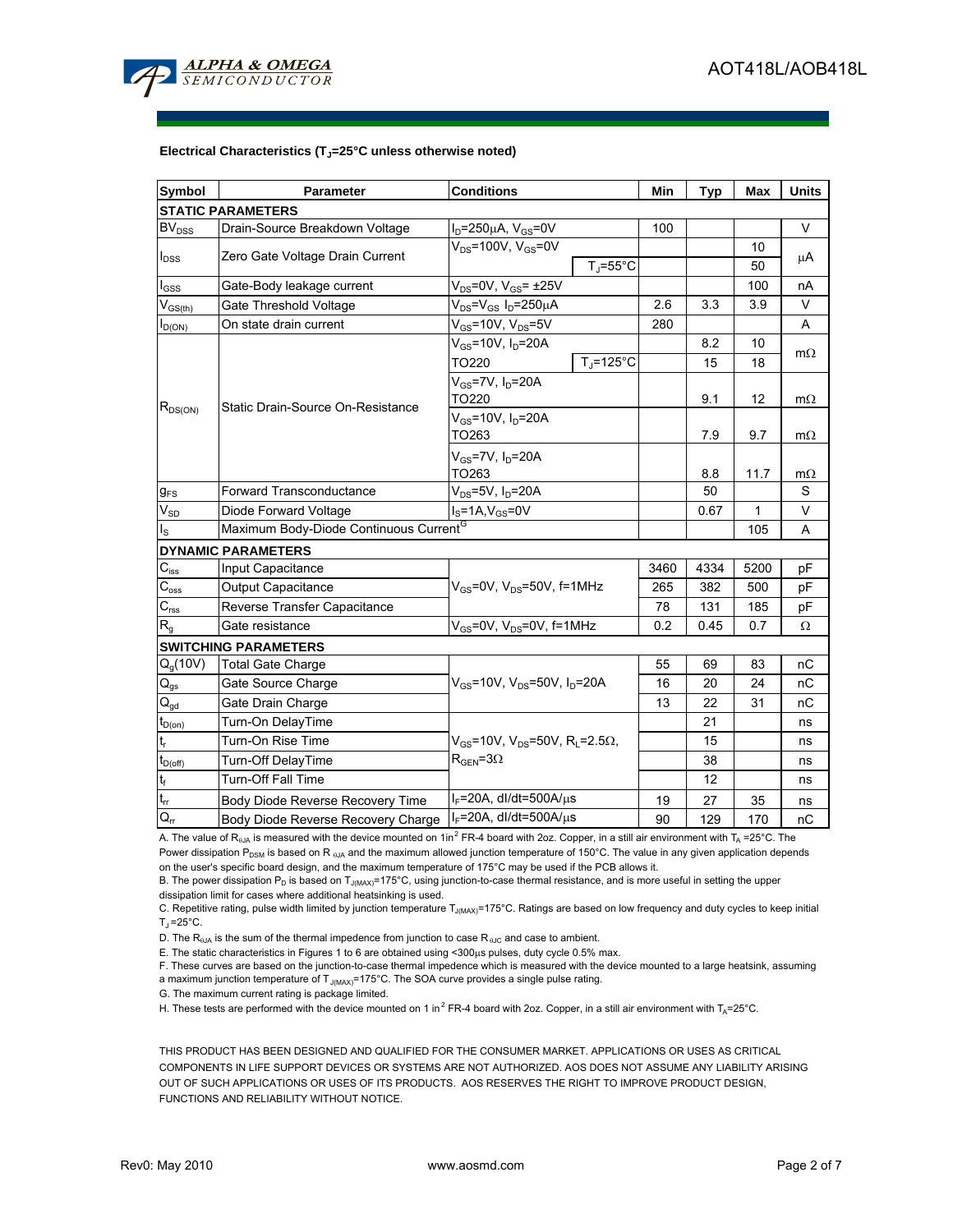

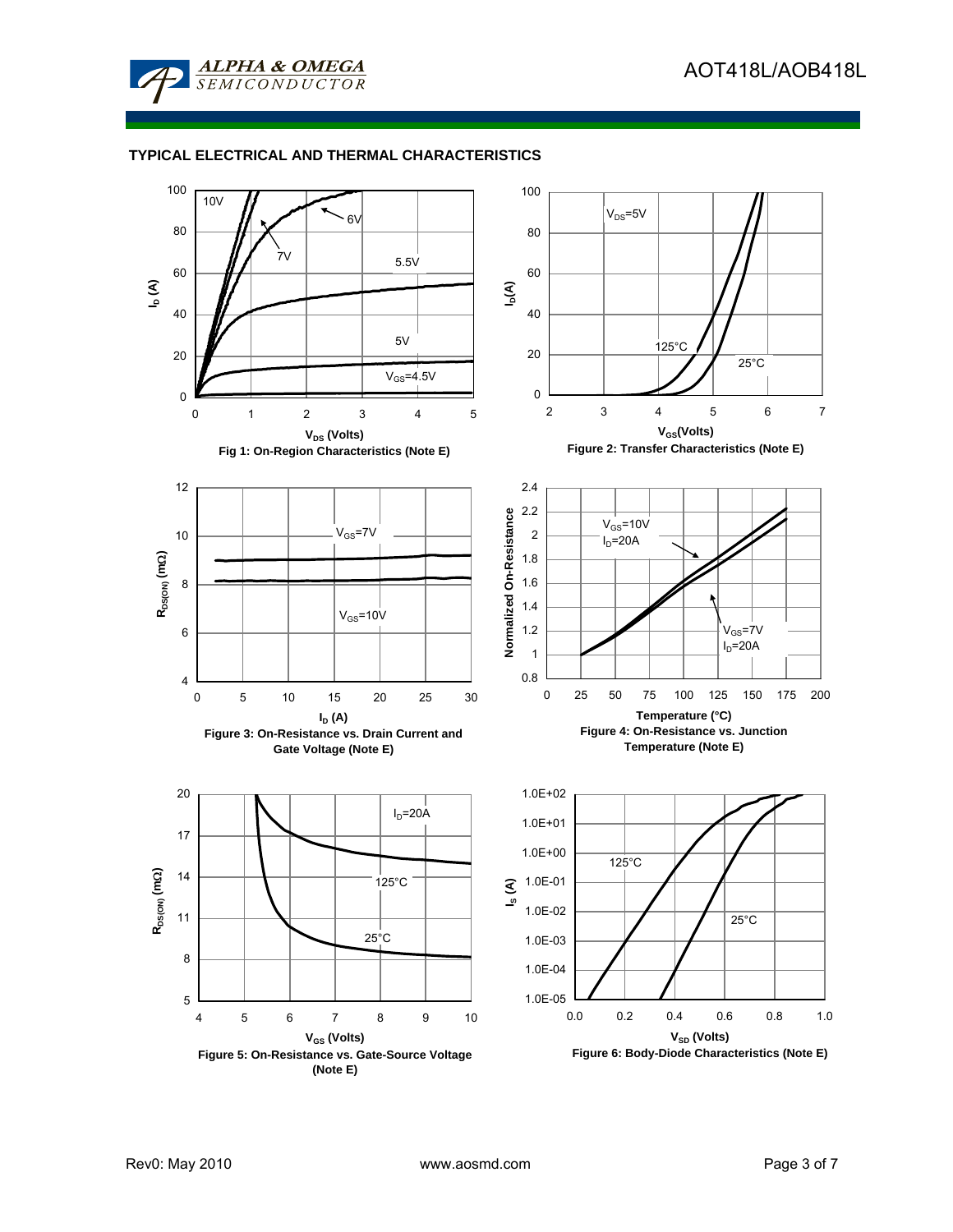



**Figure 11: Normalized Maximum Transient Thermal Impedance (Note F)**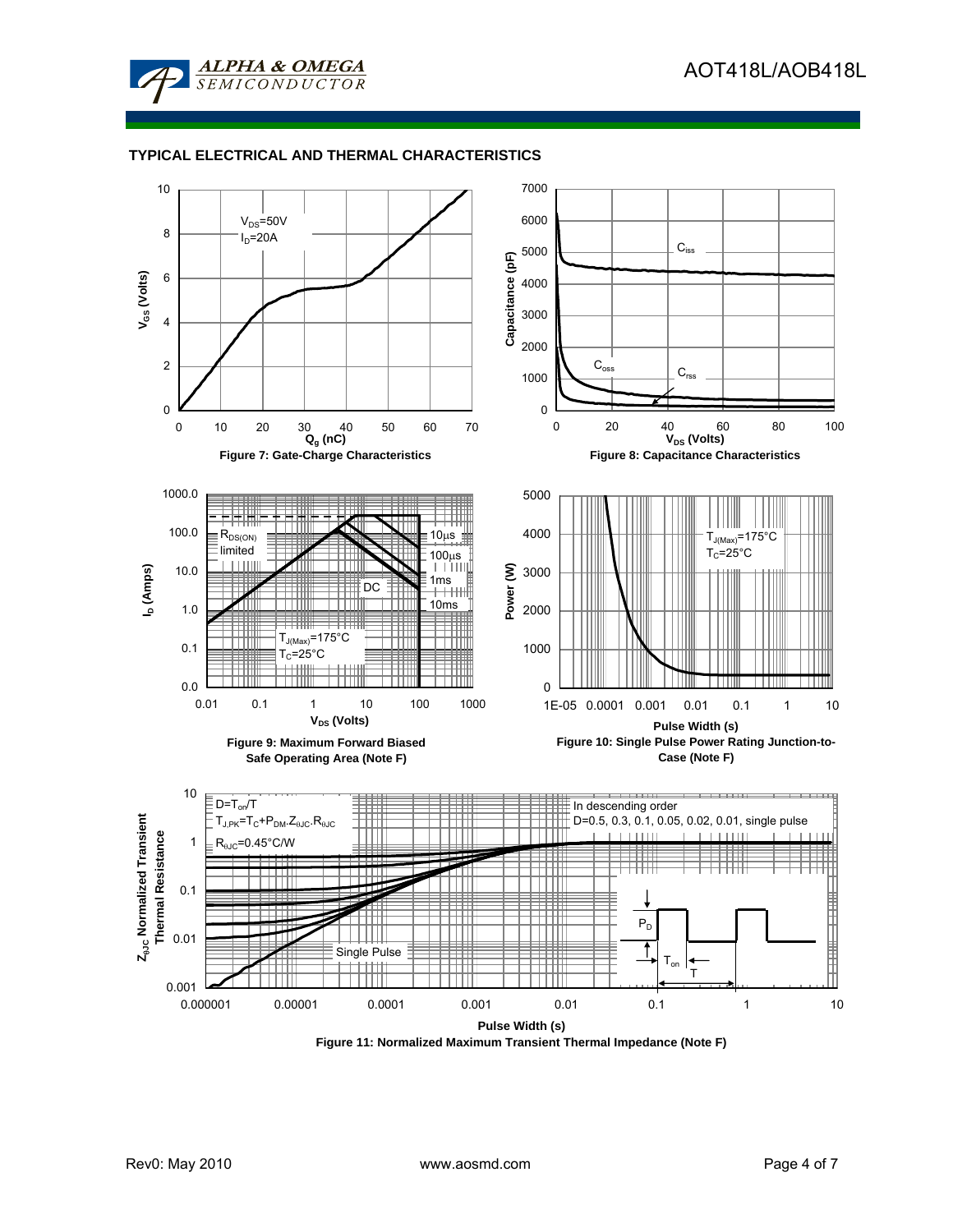



**Figure 16: Normalized Maximum Transient Thermal Impedance (Note H)**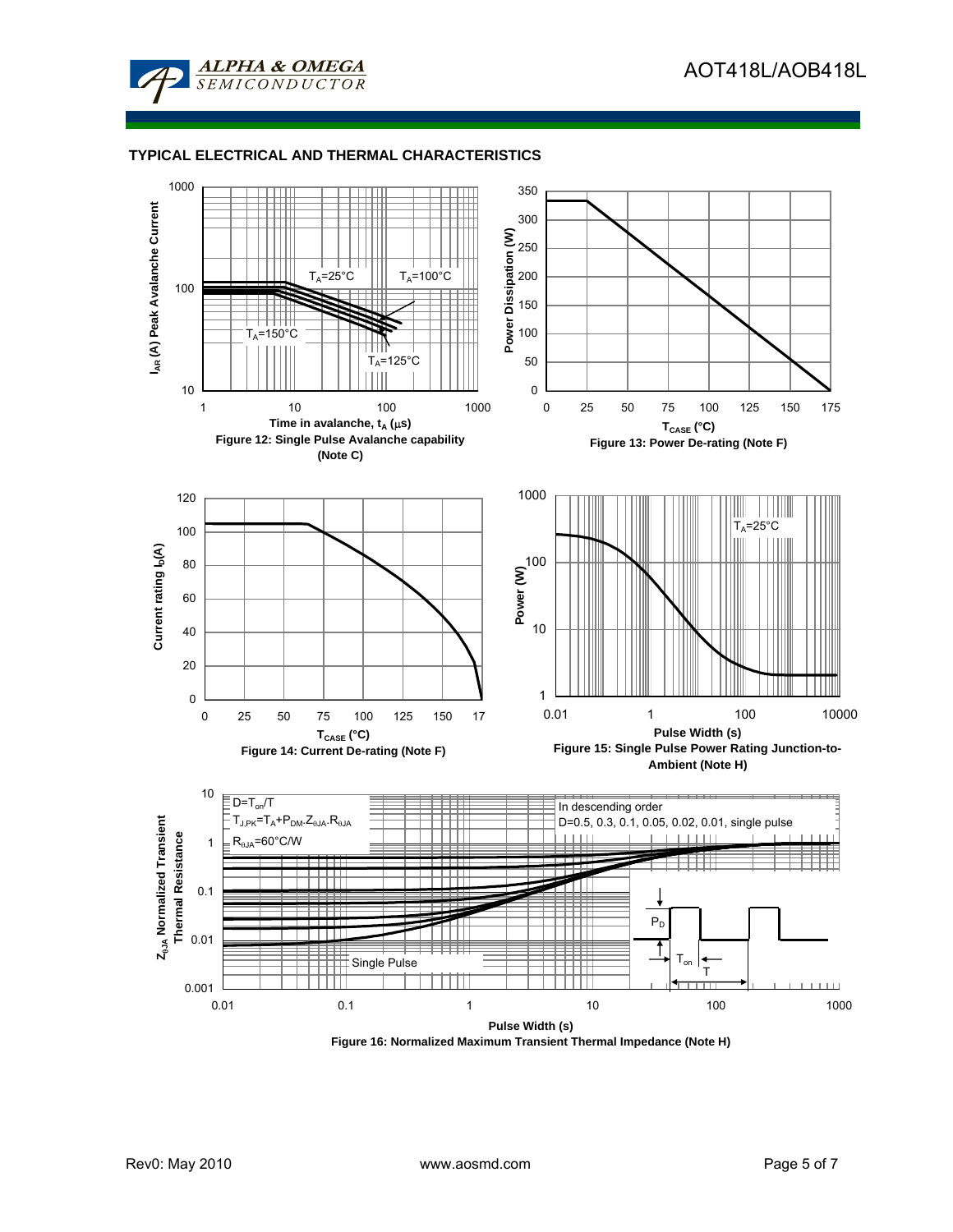